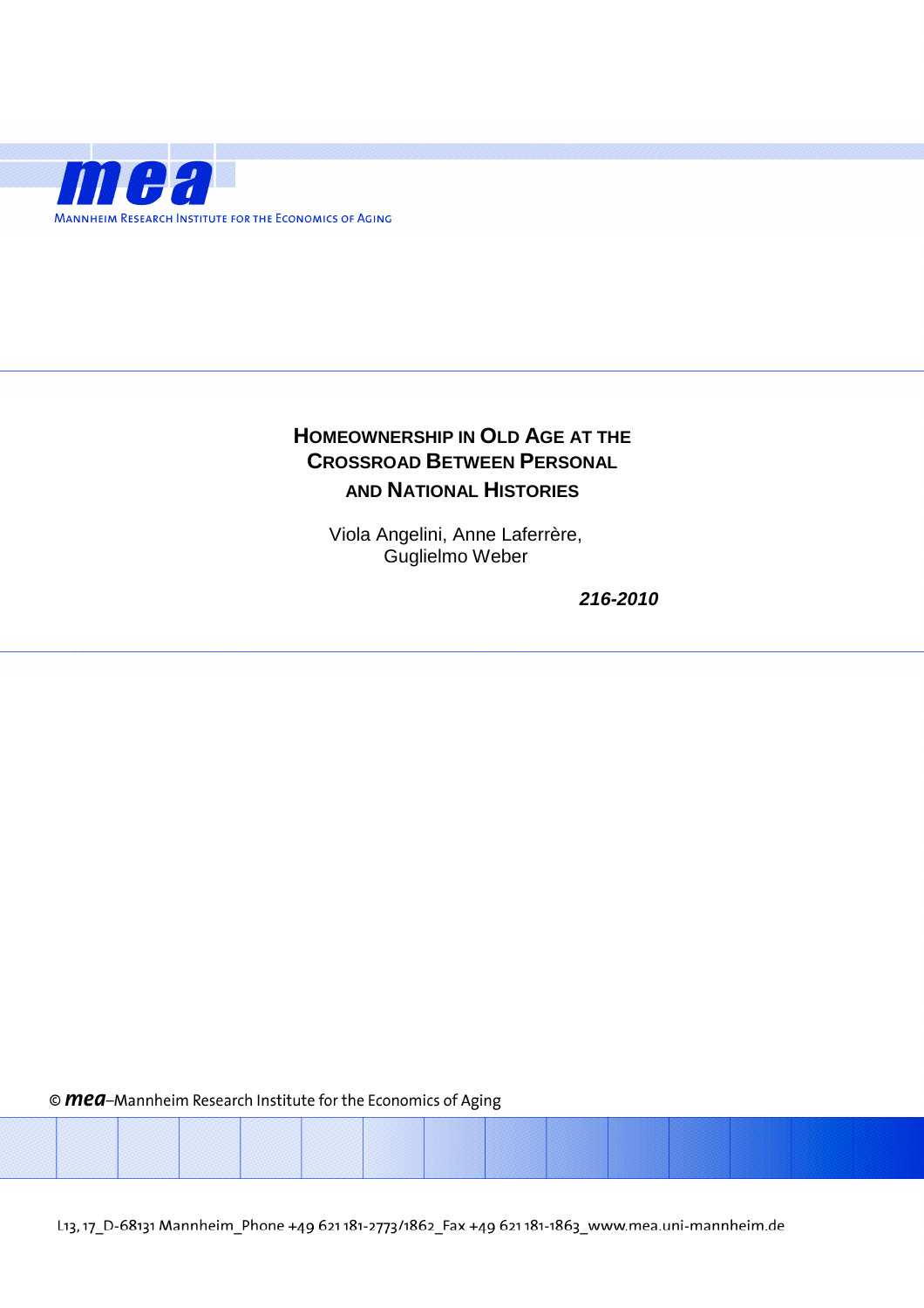# **7 Homeownership in Old Age at the Crossroad Between Personal and National Histories**

Viola Angelini, Anne Laferrère and Guglielmo Weber

## **7.1 Homeownership as old age insurance**

Compared to other forms of savings for old age, homeownership offers some advantages. Purchasing a home is similar to purchasing an annuity that would insure housing consumption. Moreover, the home may be seen as a secure asset in case of need and perceived as a substitute for the purchase of long term care insurance. It is also a family asset that may be transmitted to the next generation. These advantages are weighted against the drawbacks of over consumption in old age (for those who are house rich and cash poor), low portfolio diversification (the price risk may be important if all assets are in the home), and illiquidity (drawing equity in case of need is not easy).

A majority of the European elderly are homeowners. Homeownership rate is above 70 percent for those aged 50-79. The life cycle model of saving under borrowing constraints predicts a hump shaped homeownership age profile (Artle and Varayia, 1978). The ownership rate increases with age as people save and become home-owners, and declines in old age as people draw on their housing equity. The model is actually complicated by large mobility costs and housing illiquidity. This delays homeownership to a time when mobility is expected to be lower, and reduces equity withdrawal. Hence the decline in old age of home ownership is open to debate.

Homeownership age profiles and rates vary within a country among groups of population (by income, say); across countries and over time for different cohorts. This variation might stem from differences in national housing policies, such as credit constraints and mortgage market laws, rental regulations and social housing availability. It might also stem from personal housing history, such as parents' homeownership, inheritance, or migration. Personal histories are themselves shaped by more general history and country policies, just as housing policy is in turn influenced by the local political and economic context.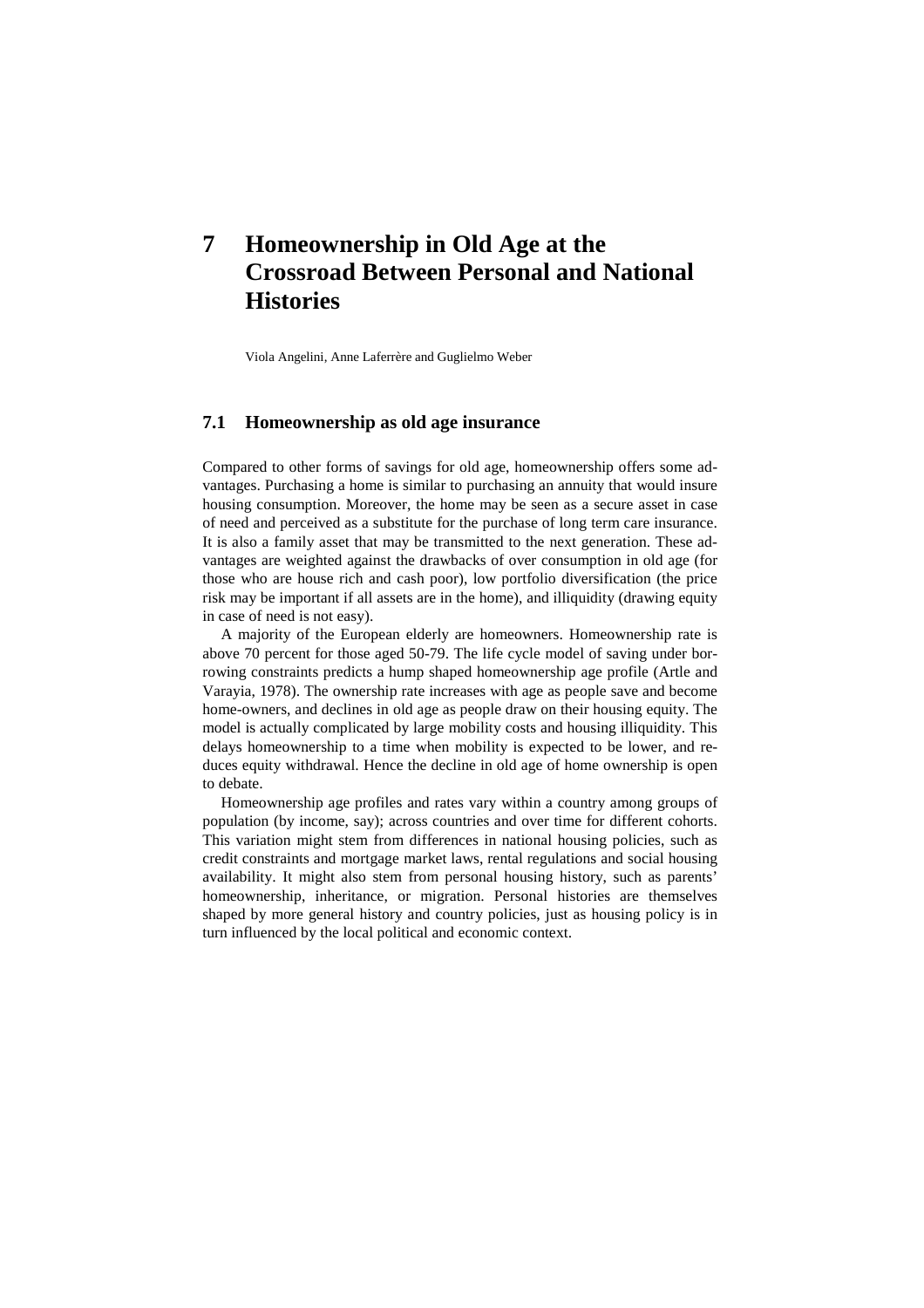## **7.2 A digest of housing policies in Europe**

Housing has been a target for government intervention in most countries, both in terms of welfare (because a home is a necessity; because of housing consumption externalities), and in terms of credit market development (housing is an expensive investment). Besides, the last century saw two world wars that heavily destroyed homes or halted construction, the Great Depression before WWII, and, after WWII, a baby boom that mechanically increased home space demand, then overall home demand after 1965 when the first baby boomers began setting up their own households. Housing shortage was a familiar feature of the 1950s until the end of the 1970s. Those characteristics make housing policy both a social policy and an economic policy. Housing conditions were seen as linked to health and welfare, hence part of a desirable 'social' policy, but in most countries the housing stock remained private property and the market played some role. Besides, new construction fuelled growth, hence the broader economic policy aspect. The aims of government intervention were always somewhat mixed, and the form it took has varied in space and time.

Indeed, many forms of public intervention (at various levels, local or national) have existed over the last century. Nominal rents were blocked during or after WWI in Belgium, Switzerland, Sweden, France, Germany, Italy, Austria, Spain (1939), after WWII in Denmark and Greece. Construction was subsidized through various forms of 'social' rented dwellings, mostly after WWII (Sweden, Denmark, Germany, France, Austria and, then, the Netherlands and Italy). After 1970, direct allowances for rents began to be granted to low-income tenants, a departure from the indirect subsidy of social housing that was more universal as in most countries exceeding the income eligibility requirement was not a reason for leaving social housing or paying higher rent (France, Germany) and in some places entry into subsidized housing was not even means-tested (Sweden, Denmark and the Netherlands). Even after the hard first-generation rent controls were dropped, a variety of second generation rent regulations and sitting tenants protection are still prevalent in most if not all continental European countries.

After the period of direct subsidy to social housing, but sometimes in parallel, home ownership was encouraged. The classical arguments in favor of homeownership are the following. Homeownership reduces eviction risk, rent risk and avoids the "fundamental rental externality" of Henderson and Ioannides (1983). Eviction risk has been close to zero for most SHARE cohorts, as tenants were well protected. Rent risk is quite low for most sitting tenants, even if it may become important in the near future. The fundamental rental externality whereby tenants take little care of their home, inducing a moral hazard premium in market rents, may explain why so many consumers prefer owning to renting and why it might be in the public interest to promote it. Since WWII, homeownership has been encouraged by subsidized interest rates; by tax incentives such as deduction of mortgage interest from taxable income (Sweden, Denmark, the Netherlands and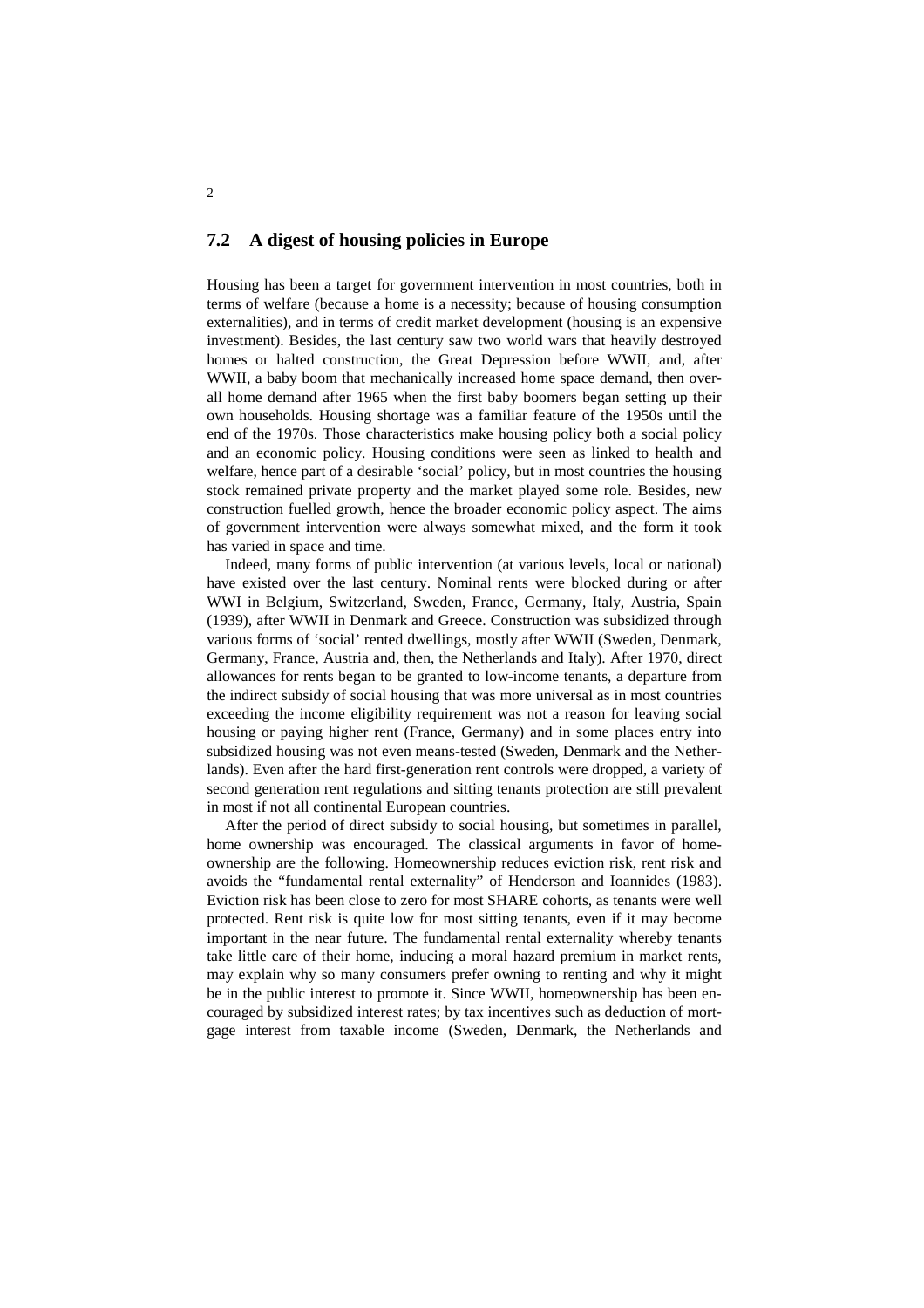France); no taxation of imputed rent (except in Belgium, Sweden, Denmark, the Netherlands, Spain, Italy and Greece); no taxation of capital gains on homes; or even, lately, the sale of social housing to tenants (the Netherlands, Sweden, Italy and the former Eastern Block countries). For low-income, low-tax people the advantages of tax breaks are limited. Also, tax incentives may be fully capitalized in house prices, making first time buying more difficult. For this reason, there was a move towards deregulation of mortgage markets in all countries: after the 1970s in Germany, at the end of the 1980s in Austria, France, Spain, Sweden, in the 1990s in Greece, Italy, Poland and the Czech Republic. It has been shown that the development of the mortgage market helped young people's access to homeownership (e.g. via increased loan to value ratios).

We use SHARELIFE data also to document the two main movements that drove the housing life cycle of Europeans: the move to urban areas and renting, then the move towards more suburban areas and ownership. While 43 percent of the childhood homes of those born before 1935 were in a village or a rural area, it is the case for only 36 percent of the baby boomers. The drive led to a huge increase in comfort. When those born before 1935 were aged 10, 46 percent had no running water, nor toilet, nor central heating in their home; only 21 percent of the baby-boomers lived in similar conditions in their childhood. However, most subsidized rental housing was built in the 1960s with more emphasis on quantity than quality, and most if not all were flats. The reason for the wide spread move toward homeownership may then also be found in the desire for 'different' homes (typically not available for rent because of the externality described above): more space, houses and better neighbourhoods, as opposed to flats in city centers or suburbs. Moreover, there might have been a filtering up process through social housing as a step towards home ownership. The intuition is that in countries with a well-developed social housing sector (Denmark, Sweden and France) access to ownership was also easier ceteris paribus: it left time to build up a down payment, to settle in a job and a family, and helped young people move out (see Angelini, Laferrère and Pasini, chapter 6 of this volume).

# **7.3 Homeownership rate by age, cohort and country**

SHARELIFE offers the unique opportunity to envision a century of access to homeownership in Europe. It allows getting at "true" age profiles free from cohort effects, at least for those who survived to the day of the interview. The welldocumented differential mortality by wealth implies that we may overestimate the proportion of homeowners in the overall population. The presence of time effects may also blur the picture.

We define three broad cohorts: cohort 1 of those born before 1935 (24 percent of the sample), cohort 2 of those born between 1935 and 1944 (31 percent) and cohort 3 of those born between 1945 and up to 1954 (45 percent), whom we call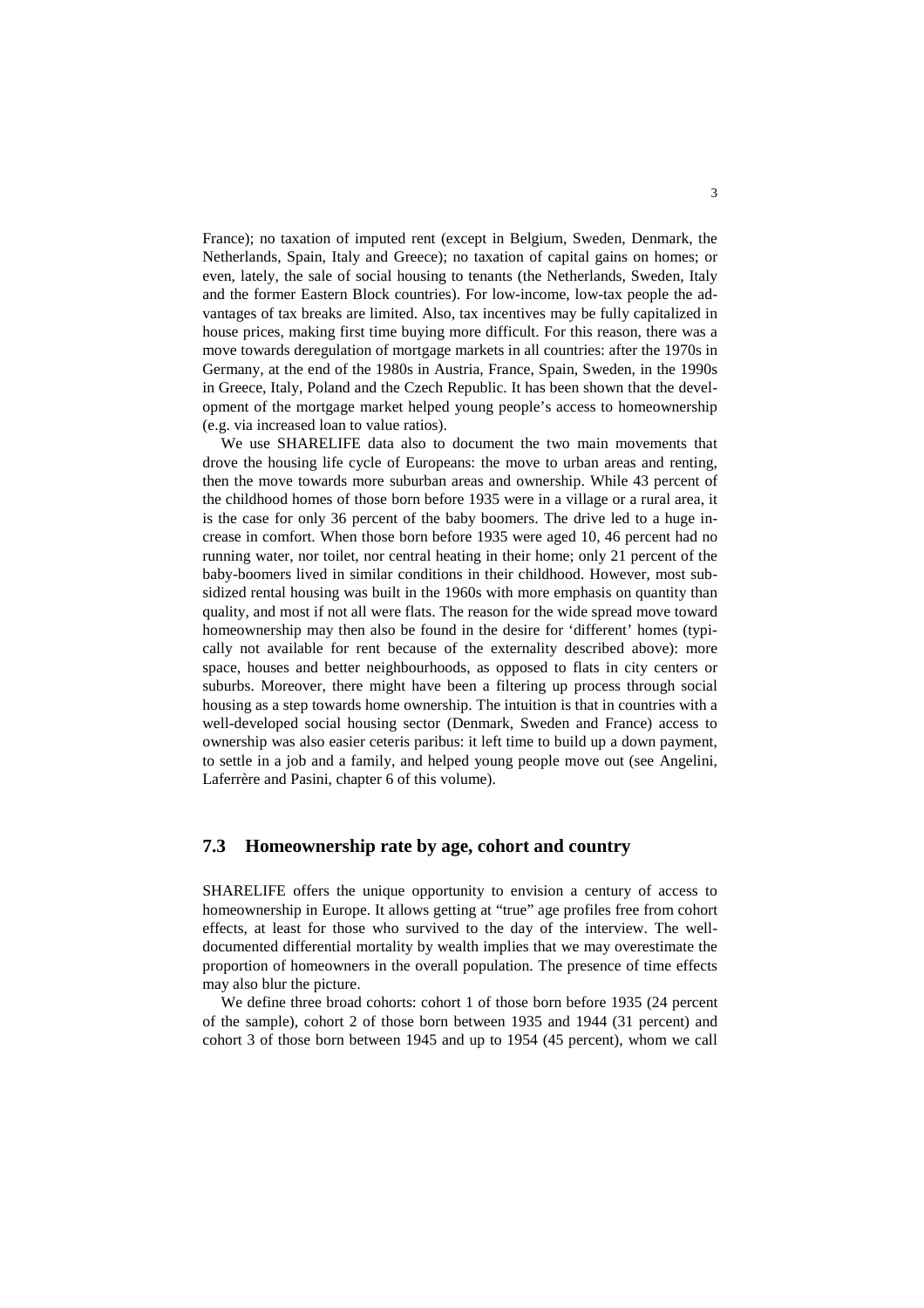the "baby-boomers". Even more important than date of birth is the date around which each cohort started to set up their own household: before the end of WW2 for cohort 1, after WW2 for cohort 2 and at the end of the 1970s for cohort 3.

In Table 7.1 we show the proportion of individuals who are or have ever been home-owners (after they left their parents' home), by cohort and country. This is an underestimate of the proportion of individuals who experience home-ownership at any point in their lives, as some individuals may become home-owners during their remaining life span. This underestimation may be of some consequence for cohort 3 – at least in some countries, where mortgage markets function less well and owning through inheritance is more common.

There are marked differences between cohorts: barely 65 percent of our eldest cohort ever owned their home, the rate jumps to 68 percent for the middle cohort and for the baby boomers. The difference between cohort 1 and cohort 2 is spectacular in the Nordic countries, in the Netherlands, Germany, Switzerland or France where it is between 6 and 11 percentage points and corresponds to the development of the credit market for homes and reconstruction after WWII. Those born after 1934 (cohort 2) started benefiting from it at the time they formed a household, after 1944. There are some exceptions: in Greece the rate is stable at a high 86 percent.

**Table 7.1:** Percentage of individuals who ever owned a home, by cohort and country

| Cohort                                                                          |  |  |  |  | SE DK DE NL BE FR CH AT ES IT GR PL CZ All                            |  |  |  |
|---------------------------------------------------------------------------------|--|--|--|--|-----------------------------------------------------------------------|--|--|--|
| 3. > 1944                                                                       |  |  |  |  | 84.9 93.2 55.0 80.5 90.3 77.6 62.0 61.5 74.5 67.4 87.3 57.2 61.5 68.4 |  |  |  |
| 2.1935-44 87.2 90.0 54.8 67.8 86.7 79.7 62.2 65.1 77.0 72.9 85.4 54.7 56.6 67.9 |  |  |  |  |                                                                       |  |  |  |
| 1. < 1935                                                                       |  |  |  |  | 80.7 83.1 48.5 57.0 83.5 72.7 52.9 61.2 74.6 69.4 86.3 51.9 51.2 64.7 |  |  |  |
| Total                                                                           |  |  |  |  | 84.5 90.0 53.4 71.9 87.5 76.7 59.7 62.6 75.2 69.6 86.5 55.5 58.1 67.3 |  |  |  |

The evolution for the baby-boomers (cohort 3) is less spectacular, and in some countries (Sweden, France, Spain, Italy, Austria) they were even less likely than the preceding cohort to ever own a home.

Figure 7.1 presents the complete age profile of homeownership for the three cohorts, by country. We define ownership as 1 if the person (or her spouse) owned during the entire 10-year age period, 0 if she never owned, and y/10 if she owned for y years during the 10-year period. One caveat has to be mentioned: the samples get small for countries with low homeownership rates (Austria, Germany, Poland and Czech Republic).

**Figure 7.1:** Age-cohort homeownership profiles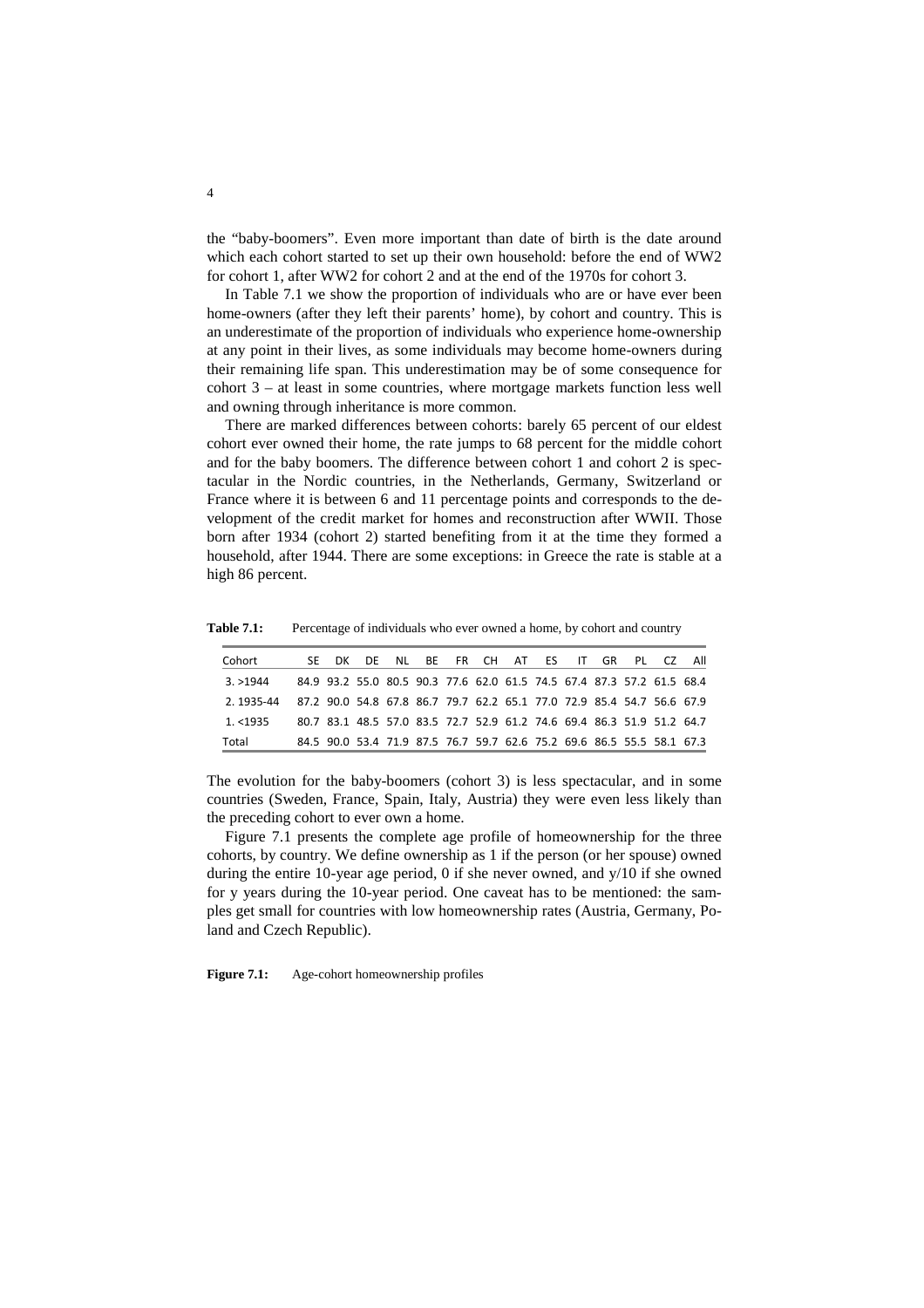

We are now able to qualify the cohort effects in more detail. The curves show (cohort-specific) age profiles. The vertical distance between curves measures a first type of cohort effect: the difference between cohorts in homeownership rates at each age. Another type of cohort effect is the variation from one cohort to the next in the slopes of the curves, which measure the steepness of the age profiles.

## *Age Profiles*

The age profiles look the same nearly everywhere: an increase in homeownership up to age 50-59, then a leveling up and a small moving out of ownership in old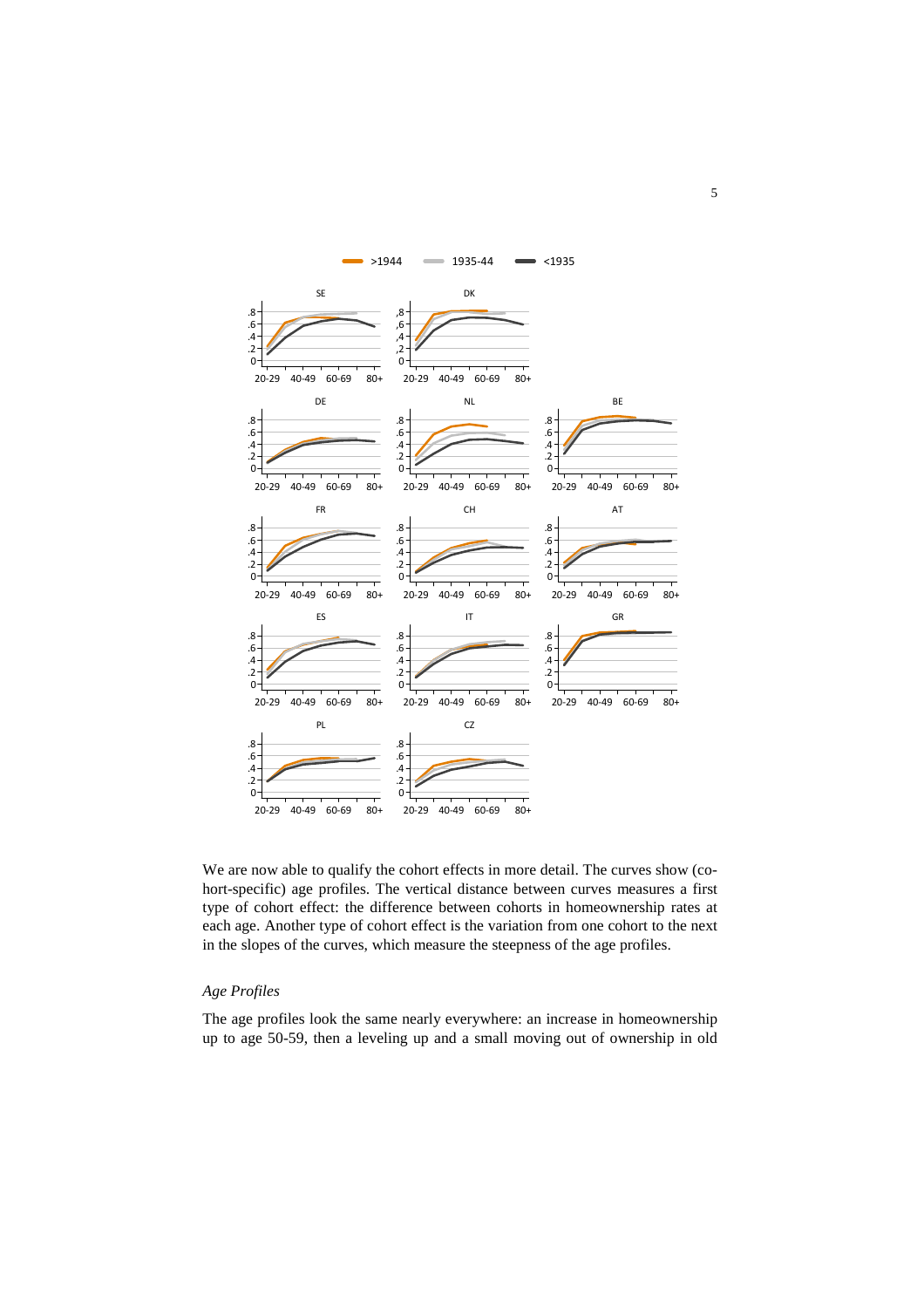age, after 70 in Denmark, Sweden and the Netherlands, and rather after age 80 in the other countries (except Poland and Greece where no moving out of homeownership is apparent).

This pattern confirms the life-cycle theory that predicts equity withdrawal in old age as a way to maintain a stable standard of living. To the extent that financial instruments to release home equity are not available, selling and moving into rented accommodation may be an efficient way to free resources. The alternative is to draw equity by buying cheaper homes, as documented in Angelini, Brugiavini and Weber, in chapter 8 of this volume.

#### *Cohort effects of the first type: the spread of home ownership*

Let us look at the first type of cohort effect, measured by the vertical distance between the curves. If one curve is above another, it means the corresponding cohort has higher ownership rates than the other at all ages. At first glance, such cohort effect is large between cohort 1 and cohort 2, in Sweden, Denmark, France, Spain, the Netherlands, (West) Germany (not shown separately on Figure 7.1) and the Czech Republic; it is smaller in Belgium, Austria, Switzerland, Poland and Italy. This effect could be due to public policies encouraging home ownership in the 1960s and 1970s. Besides home prices were low and real interest rates were very low because of inflation. By contrast, in most countries, the progression towards homeownership stopped for cohort 3, with the exception of the Netherlands and East Germany (not shown separately in Figure 7.1). While some will still enter homeownership later in life, the slower progress toward homeownership might come as a surprise as it coincides with the progressive liberalization of credit. It could be that mortgage development was eaten up by increases in home prices, which hit first time homebuyers, together with the economic crisis of 1973-1979.

#### *Second type of cohort effects: earlier access to home ownership thanks to credit*

Even if the profiles look alike, they are shaped by different histories. Such cohort effects of the second type can appear by a look at the steepness of the age profile.

For all cohorts, homeownership is infrequent below 30, except in Greece where more than 25 percent own. In Greece a third of these young home owners report they received it as a gift or bequest. The proportion of heirs of this young age group is also high in Spain, Italy, Austria, Poland and Czech Republic, but the ownership rate is lower (less than 20 percent). The slope between the first two age groups (20-29 and 30-39) is steepest in Greece and Belgium. In those two countries the profile is rather flat above 40. However, the story differs: as we said, inheritance is prevalent in Greece, where help from family is also frequently mentioned (21 percent); only 6 percent mention a gift or inheritance in Belgium, where 76 percent of the 20-29 and 75 percent of the 29-39 got a mortgage. The interesting point is that the slope gets steeper and steeper from one cohort to the next in many countries. We interpret it as following the development of mortgage and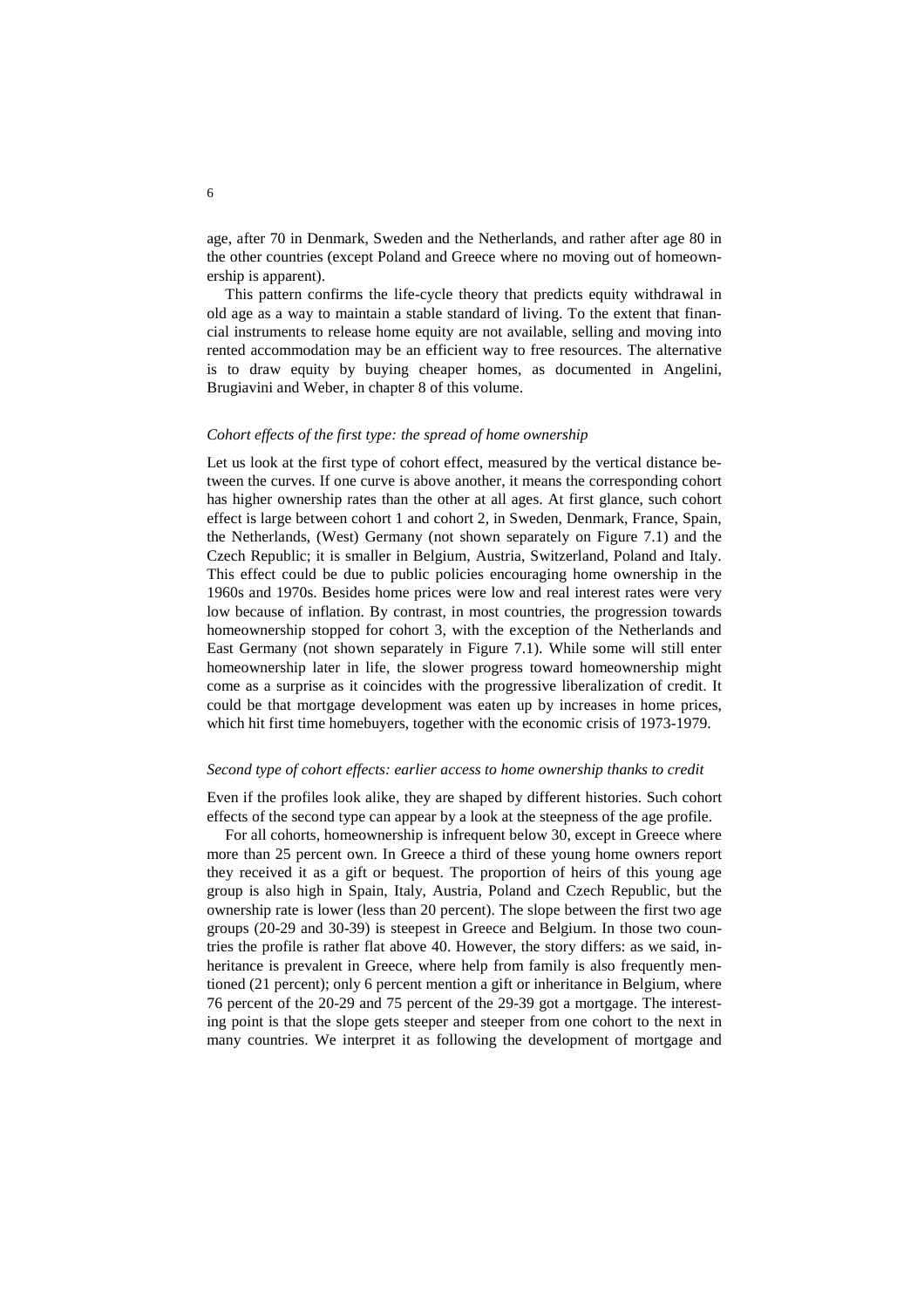credit markets which made it easier to borrow against future income or to access mortgages at a younger age in those countries.

Indeed, Figure 7.2 shows that from one cohort to the next not only access to home ownership increased, but it happened earlier. Median first home ownership age was 31 for the owners of cohort 1, 29 for cohort 2, and 27 for cohort 3. Among those who occupied a home as owners, 31 percent (58) purchased or got one before age 30 (age 40) for the older cohort, 36 percent (67) for the middle cohort, and 46 percent (75) for the baby boomers.

Figure 7.2: Distribution of the age of first home-ownership, by country and cohort



These findings point to very large differences between cohorts in homeownership profile. In the Netherlands 48 percent of the oldest cohort owned when aged 60- 69, while for the baby-boomers currently aged 60-69 the home ownership rate is 72 percent. In France the rate went from 67 to 76 percent and in Denmark from 72 to 82. Even if the increase was smaller in some other countries home ownership rates of the future elderly are high. The question of using this housing equity optimally to finance old age has to be raised.

## **7.4 Tenure and location over the life-cycle**

A home is a place to live, and owning and renting differ in that respect, as most owned homes are houses in low density areas, when rentals are flats in high density areas. Over the life cycle the most likely move is from the parental house in a rural area to a flat in the city, to a house in the suburbs or a more rural area, and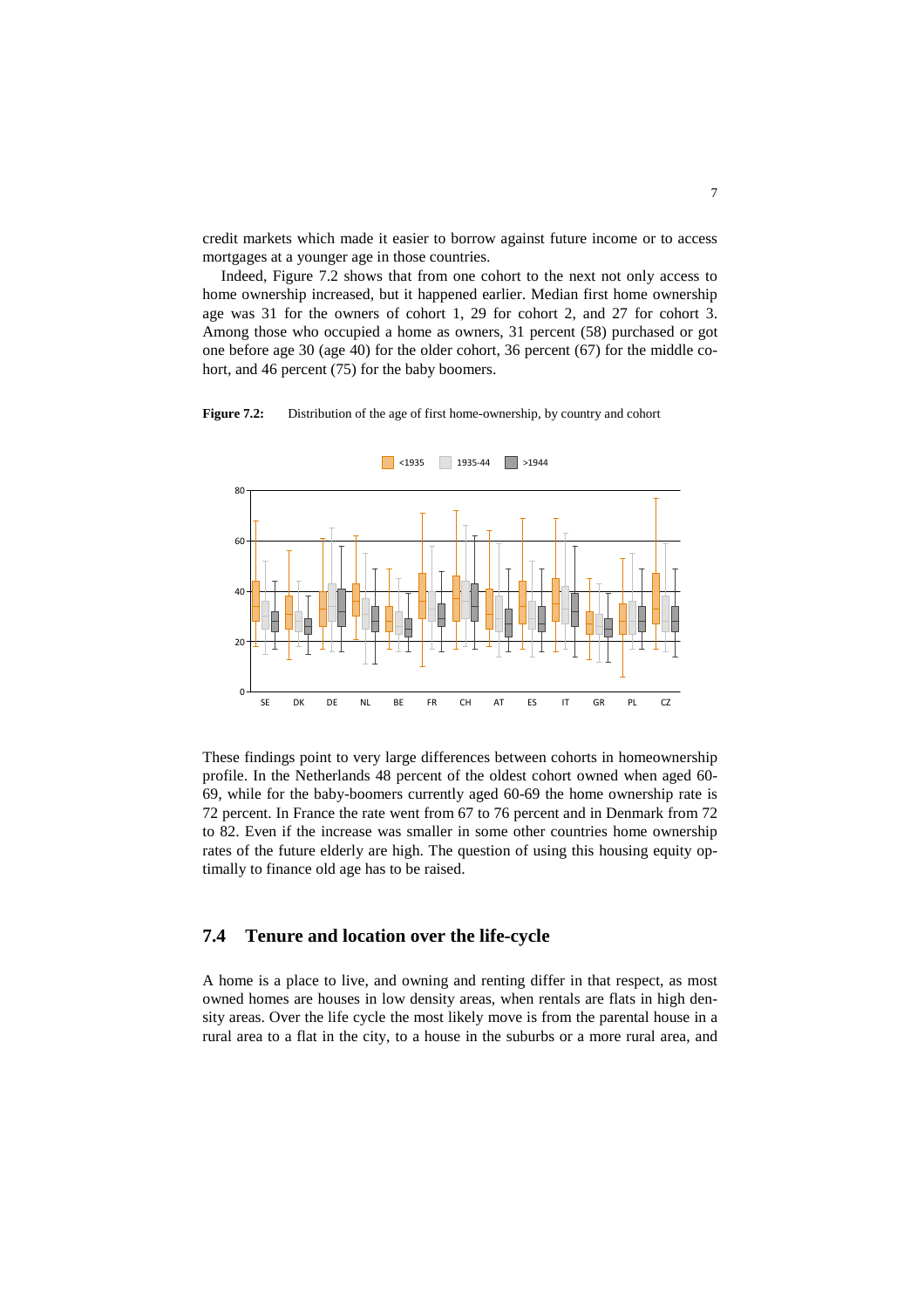finally sometimes to a flat in a city again. This can clearly be observed for our cohort 1: 33 percent of their parental homes were owned and in rural areas or small town, 31 percent of the independent homes where they moved before age 30 were rented in cities or suburbs, 42 (56) percent of homes where they moved in between age 30 and 39 (between age 40 and 59) were owned, then 50 percent of homes where they moved in between age 60 and 69, down to 16 percent after 80 as rent free becomes the main tenure mode in case of a move.

Figure 7.3 presents the age profiles of the rate at which individuals live in a rural area, a village or a small town, for our three cohorts, for four example countries. This includes home-owners, renters, but also those living rent-free (in the parental home when young, in their children's home when old) or even in nursing homes.

**Figure 7.3:** Age-cohort profiles of living in a rural area or small town



In all countries and for all cohorts there is a dip on entry into adulthood when people move to the city. This is normally followed by a period when the age profiles are flat, then slowly rising as some city flat dwellers move to low density areas as they enter into homeownership and houses. At the very end of life the profiles are flat again, or even declining as the oldest old prefer to be closer to the services provided by cities. The cohort effects vary strikingly by country. In countries such as Poland at the bottom right of Figure 7.3 (Greece, Spain, and the Czech Republic would be the same), each cohort is less likely to live in a village or small town setting than the preceding one, following the decline in agriculture that took place earlier in the other countries. No return to the cities is seen there, as indeed the homeownership profiles are also rather flat, except for the Spanish younger cohort who has entered into the process. In countries such as Belgium, France, Germany or Austria the adult younger cohort is more likely to live in a low density area than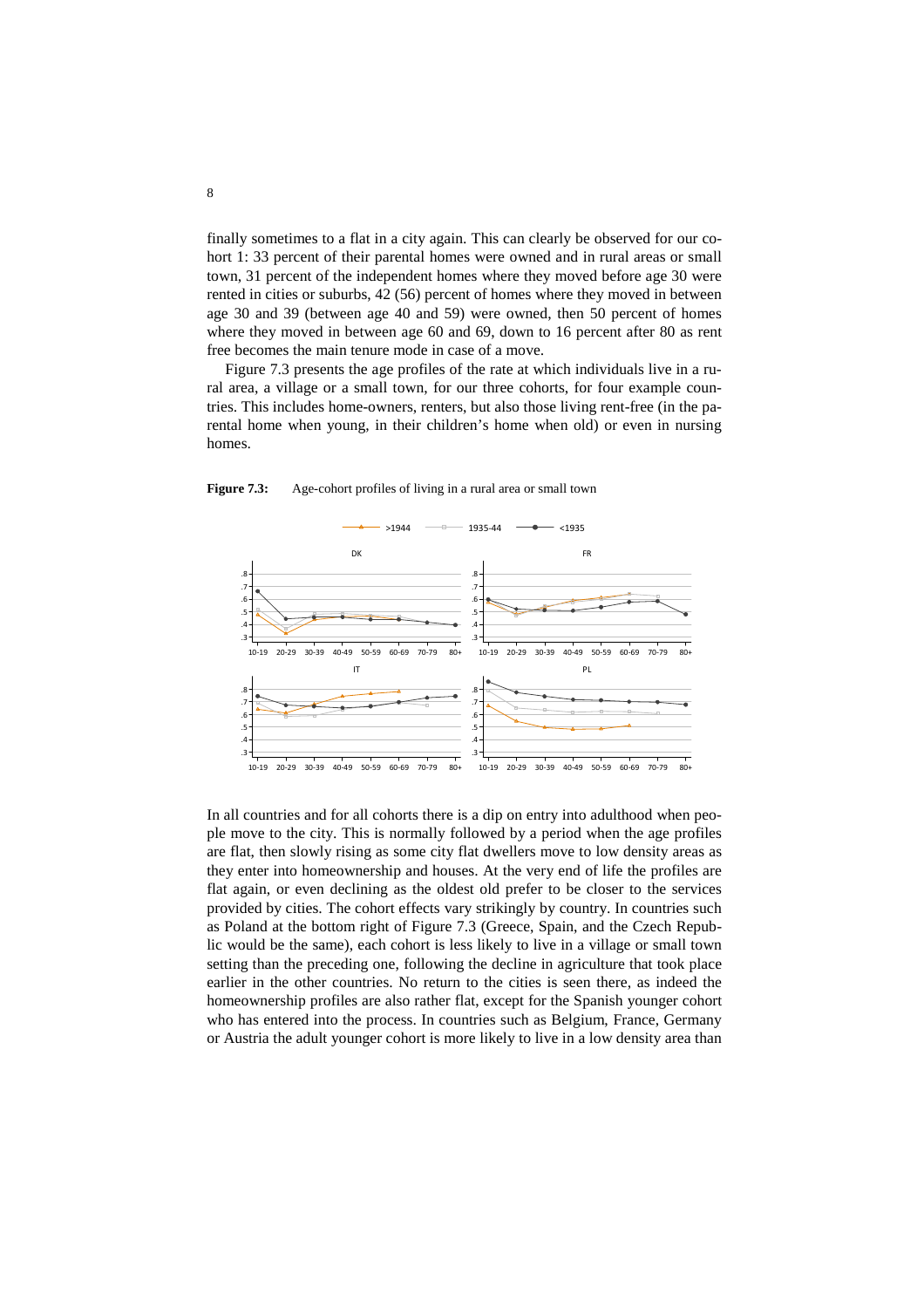the oldest cohort, as the development of homeownership went with a clear move towards houses and gardens. This seems also to have happened more recently in Italy. In old age the location choices of some baby-boomers might become an issue if services are located in more densely located areas.

## **7.5 How mortgages help to become homeowners**

Figure 7.4 presents the proportion of owners who accessed homeownership via a credit or a mortgage when they were aged below 40, by cohort and country. The increase between cohort 1 and cohort 2 is more than 20 percentage points in France (from 58 to 79 percent, catching up with the two Nordic countries, the Netherlands, Switzerland and Belgium where mortgages where already developed before WWII) and Germany (from 42 to 65 percent), even if this country somewhat lags behind. The increase, from an already high level, has been important in the Netherlands where most if not all of the younger cohort homeowners got a mortgage. For some other countries, housing credit did not benefit a majority of those cohorts, even if the progression over the century has been important: Spain, Italy and the Czech Republic.

As the mortgage industry developed, other means of access to homeownership declined (Figure 7.5). For our older cohort in "central Europe" countries (Czech Republic, Poland, Austria, Germany), Italy and Greece more than a quarter of those who accessed homeownership before age 40 did it through a family inheritance or a gift. The proportion was only between 10 and 20 percent in Spain, Switzerland, France and Belgium, and much lower elsewhere. For the babyboomers the proportion is lower, but it remains strikingly high (around 25 percent) in Poland, Czech Republic, Greece, Austria and Italy. It is still 16 percent in Germany.

The decline in inheritance helped democratize access to homeownership. However, the family remains an important source of help for all cohorts. Even if people do not inherit a family home directly, the parents help them buying it (Figure 7.6). The help is mentioned by more than 10 percent of baby-boomers (who acquired a home before age 40) in Austria, Greece, the Czech Republic, Switzerland, Germany, Italy and Poland. We find again the opposition between Central-East-South-Europe and North-West.

Figure 7.4: Access to credit for purchase of a home before age 40, by country and cohort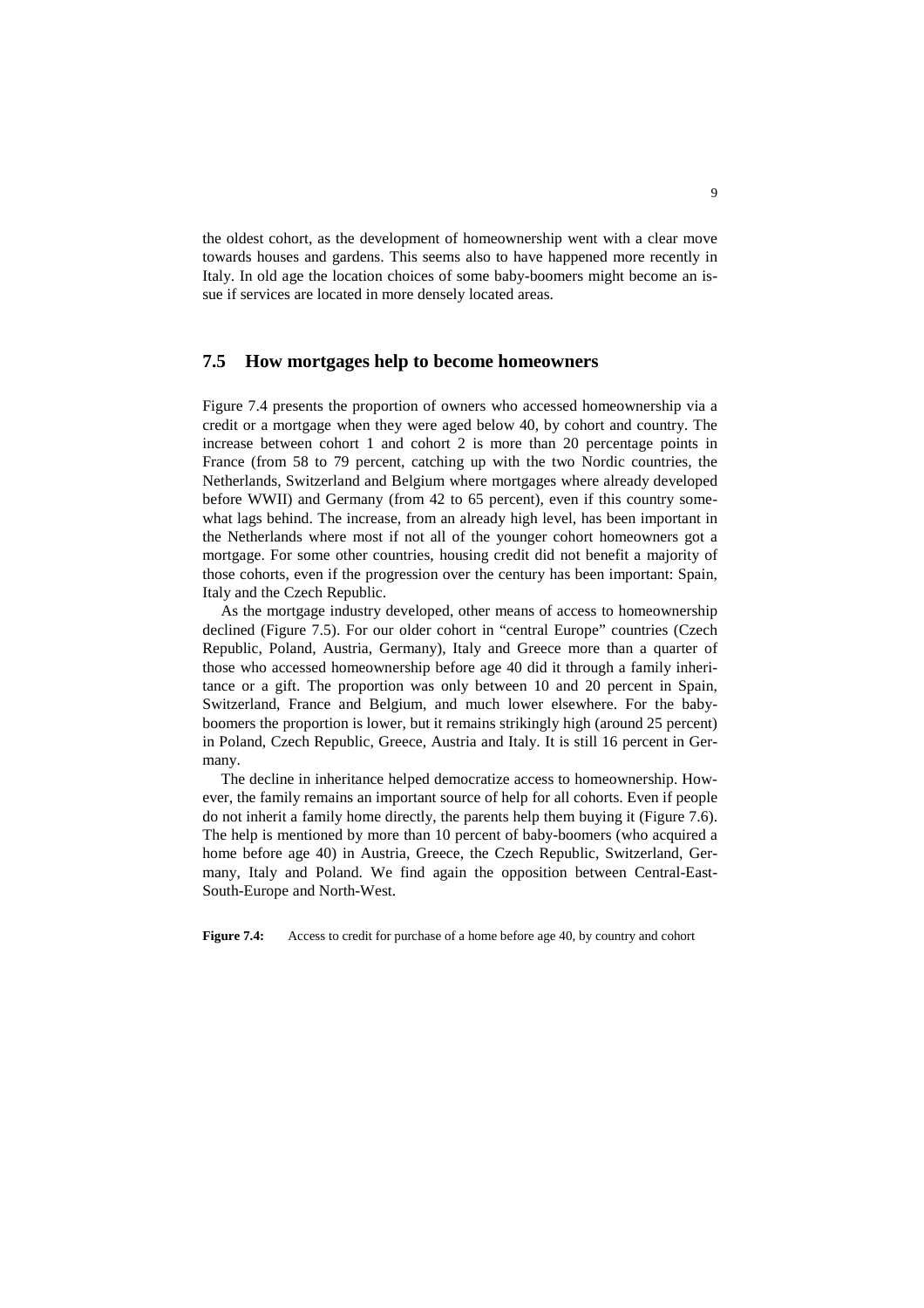

Figure 7.5: Inheritance and gift as a means of access to homeownership before age 40, by country and cohort



Figure 7.6: Purchase of a home before age 40 with help from family, by country and cohort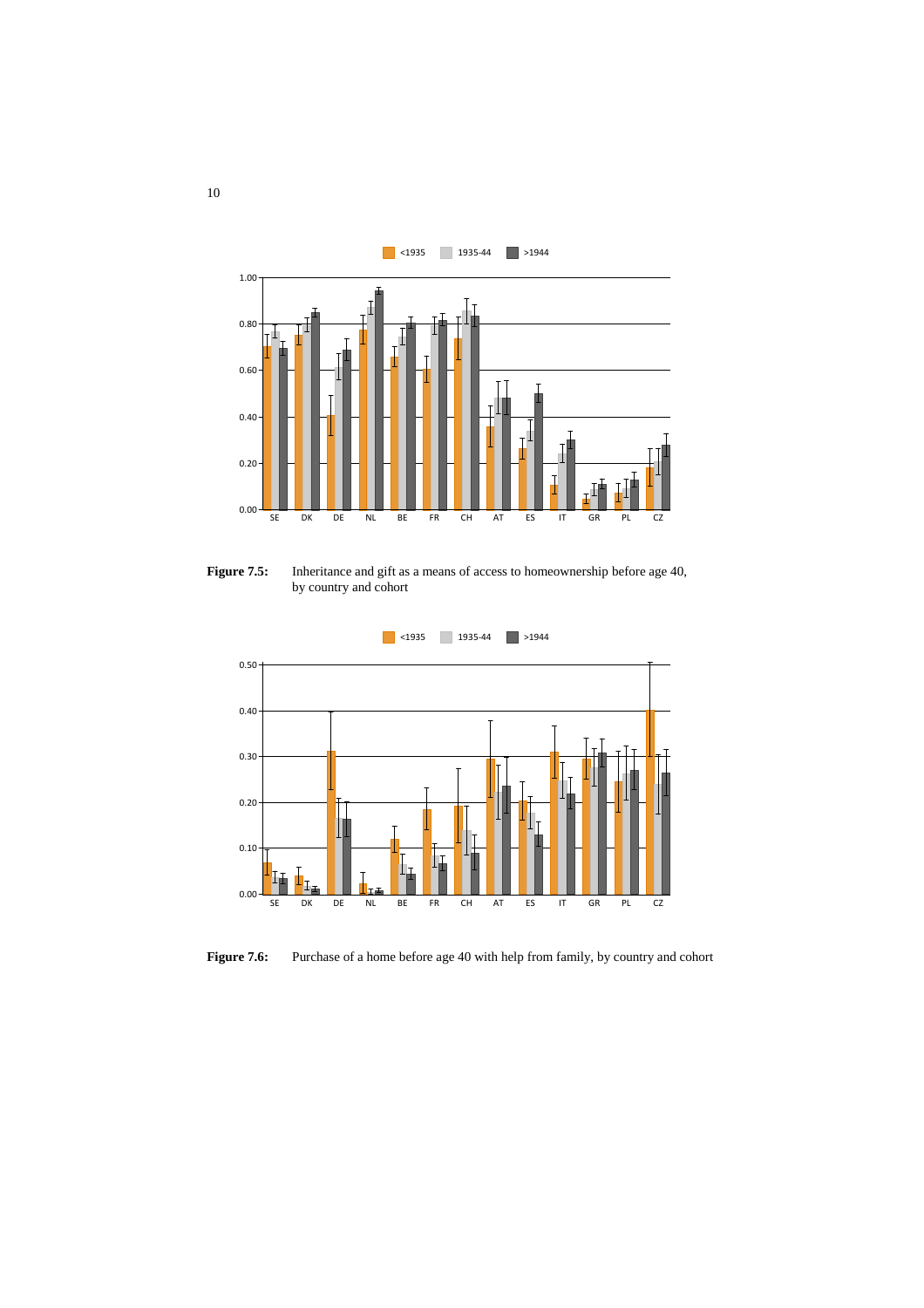

In Figures 7.7 and 7.8 we show that there is a striking correlation between the development of the mortgage market and how people access homeownership. In Figure 7.7 we plot the proportion of households who bought their house through a mortgage before age 40 against a very crude indicator of mortgage market development, that is the maximum loan-to-value ratio on mortgages (LTV) in the early 1980s. There is a clear positive relation: where the mortgage market is well developed, more people use it for their home purchases. At the same time, in countries where the mortgage industry is more developed, other means of access to homeownership, such as inheritances, gifts and family help, are less widespread (Figure 7.8).

These relations hold also over time. In countries where the maximum loan-tovalue ratio significantly increased between the early 1960s and the early 1980s, access to formal credit increased more than in countries where it did not change (the percentage difference between the two groups of countries is 8.1%), while resorting to family help, gifts and inheritances became less common (-7.0%).

Figure 7.7: Proportions who bought their home with a mortgage before 40 and maximum loan-to-value ratios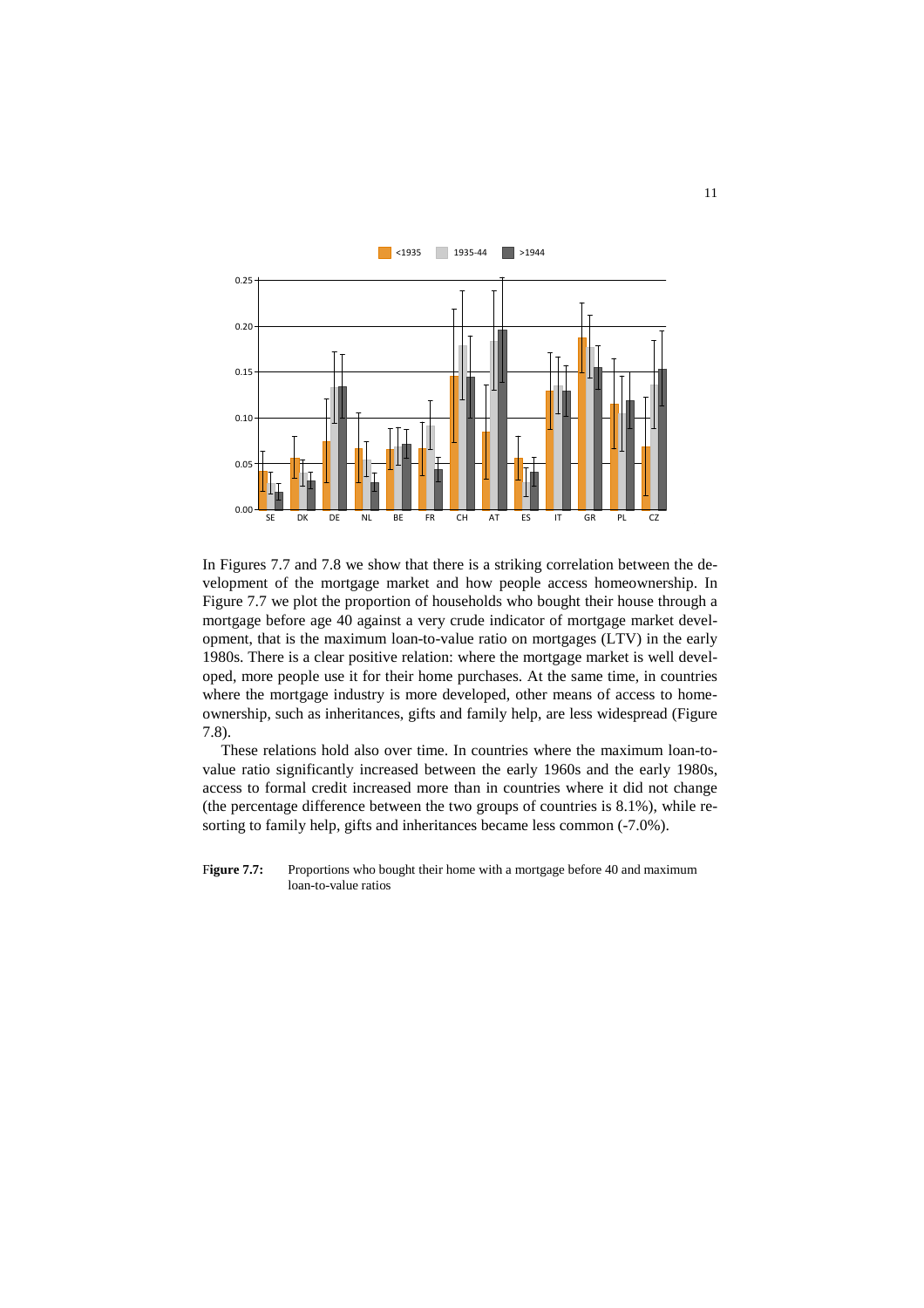

Figure 7.8: Proportions who received their home as a gift or acquired it with help from family before 40 and maximum loan-to-value ratios



# **7.6 Conclusions**

The secular changes in home-ownership rate and age patterns across European countries and cohorts are at the crossroad between the personal life histories of the